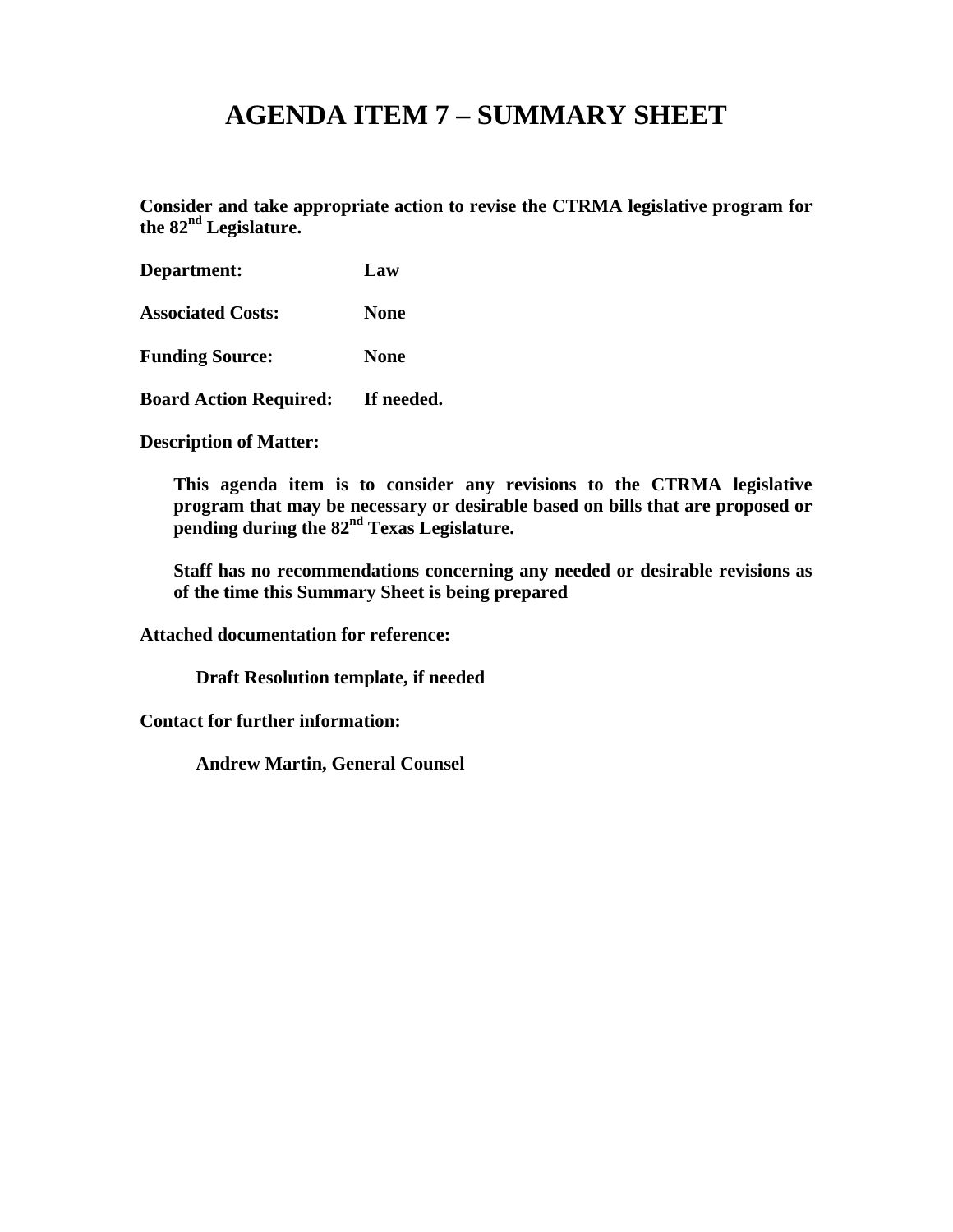#### **GENERAL MEETING OF THE BOARD OF DIRECTORS OF THE CENTRAL TEXAS REGIONAL MOBILITY AUTHORITY**

### **RESOLUTION NO. 11-\_\_\_\_**

### **Amending the CTRMA Legislative Program for the 82nd Texas Legislature**

WHEREAS, the Texas Legislature convened at noon, January 11, 2011, and will adjourn on Monday, May 30, 2011, in the 82<sup>nd</sup> Regular Legislative Session; and

WHEREAS, on October 27, 2010, the Board of Directors adopted and approved a Legislative Program for the  $82<sup>nd</sup>$  Legislature by enacting Resolution No. 10-99; and

WHEREAS, an issue that affects the powers, duties, and ability of the Central Texas Regional Mobility Authority to fulfill its statutory mission as a regional mobility authority existing and operating under Chapter 370 of the Texas Transportation Code has come to the attention of the Board that justifies an amendment to the Legislative Program.

NOW THEREFORE, BE IT RESOLVED that the Board of Directors approves the amendment to the CTRMA Legislative Program set forth in Exhibit "A" to this Resolution.

Adopted by the Board of Directors of the Central Texas Regional Mobility Authority on the  $26<sup>th</sup>$ day of January, 2011.

Submitted and reviewed by: Approved:

Andrew Martin Ray A. Wilkerson General Counsel for the Central Chairman, Board of Directors Texas Regional Mobility Authority **Resolution Number: 11-**

\_\_\_\_\_\_\_\_\_\_\_\_\_\_\_\_\_\_\_\_\_\_\_\_\_\_\_\_ \_\_\_\_\_\_\_\_\_\_\_\_\_\_\_\_\_\_\_\_\_\_\_\_\_\_\_\_ Date Passed: 1/26/11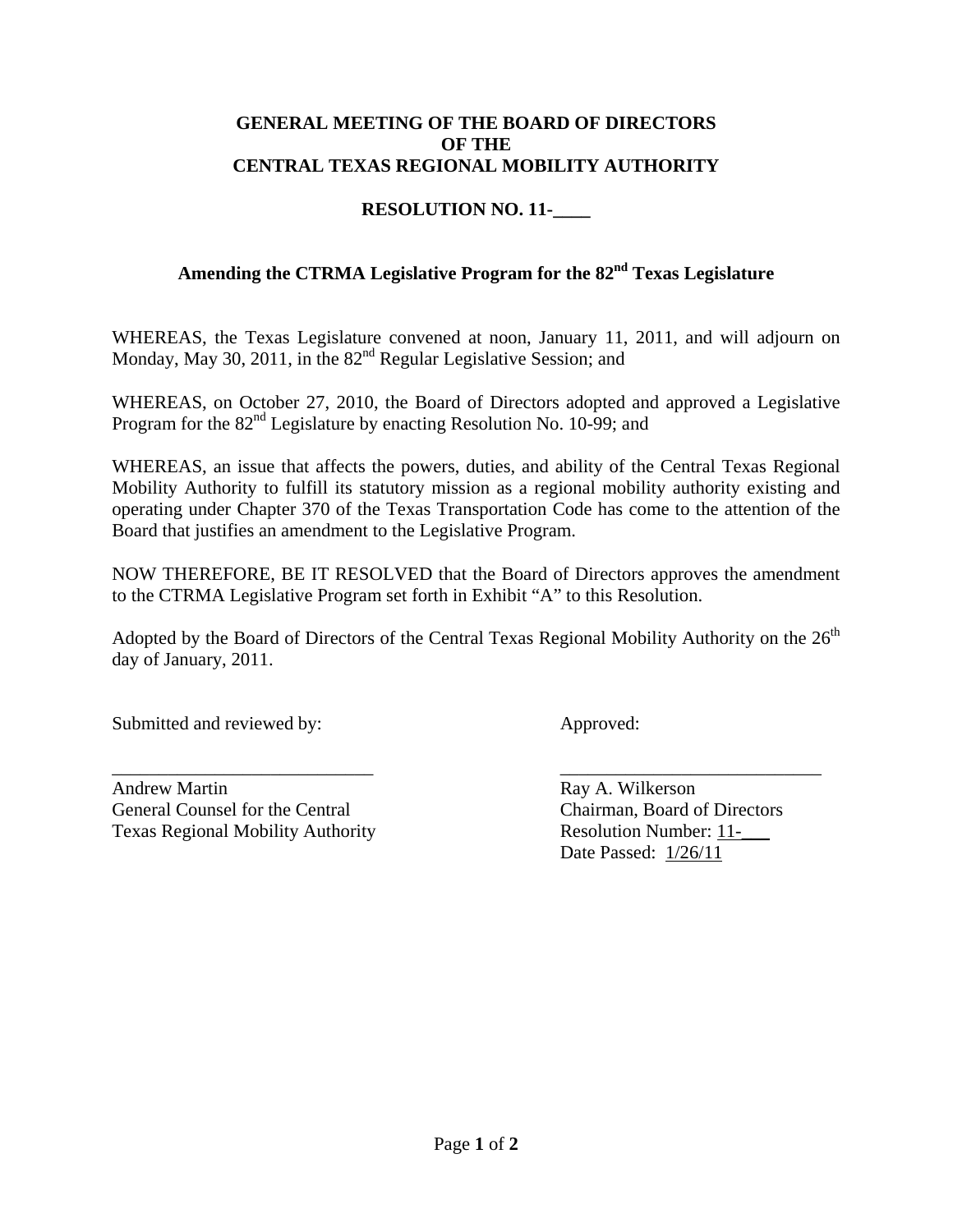## **Exhibit A**

## **CTRMA Legislative Program Amendment**

[Any change to the Legislative Program will be identified here.]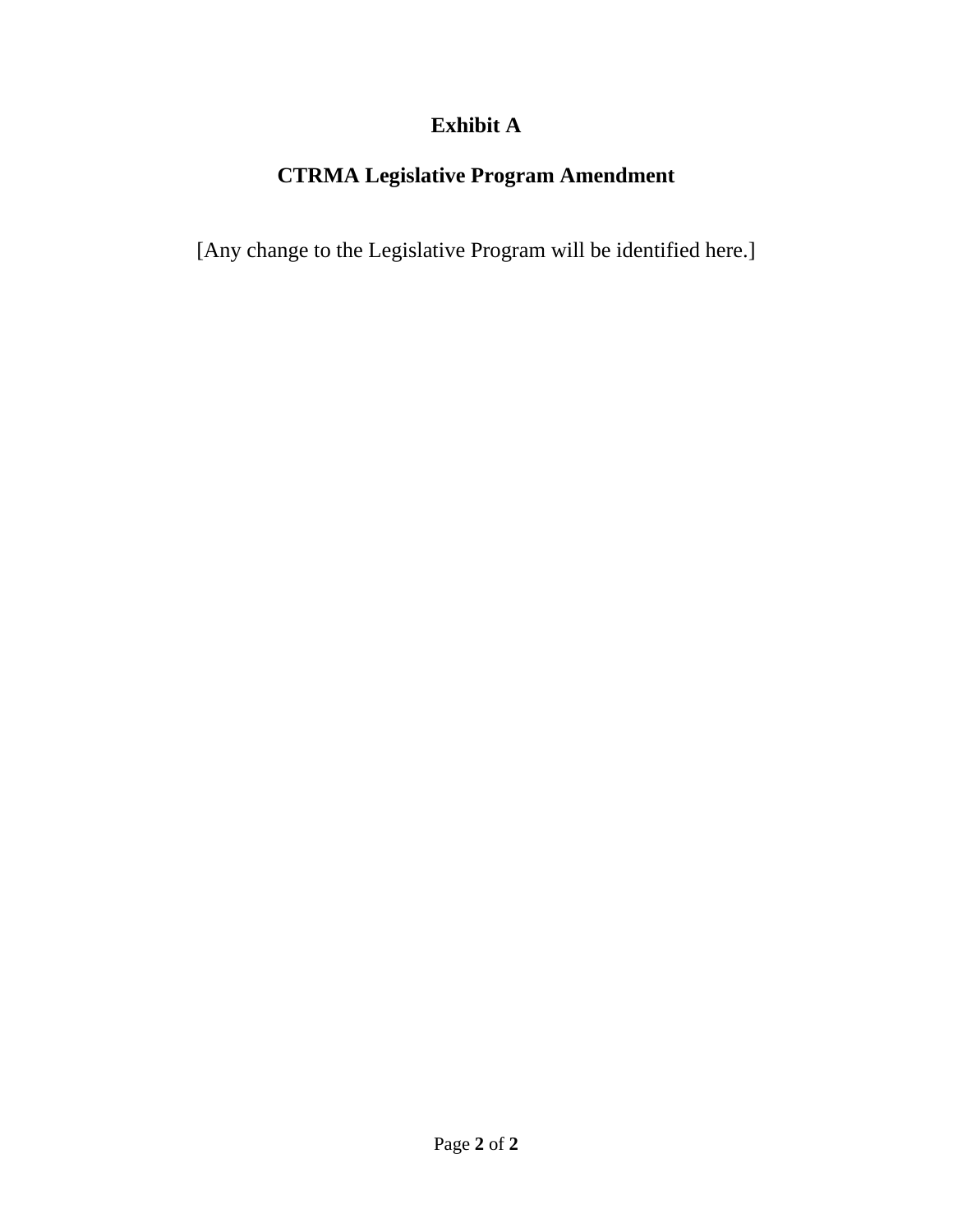#### **CTRMA Legislative Program 82nd Legislative Session**

The following identifies CTRMA's legislative program and priorities for the 82<sup>nd</sup> Legislature:

1. **Primacy**: CTRMA (along with other RMAs) worked closely with Sen. Nichols last session to advance SB 17, which would have eliminated the "market valuation" process provided for in SB 792 and established an order of priority that would have given local toll project entities (LTPEs) the first option to develop toll projects within their regions. CTRMA supports advancing these concepts again. CTRMA believes it is critical to assure that local control will be maintained over toll projects and that toll revenues will remain within the areas where they are generated.

2. **Extension of CDA Authority**: Concession CDA authority for RMAs expired August 31, 2009 (except for certain exempted projects) and Design/Build CDA authority will expire August 31, 2011. Design/Build CDA authority has been an important tool for delivery of CTRMA projects. It is noteworthy that both the North Texas Turnpike Authority (NTTA) and county toll road authorities (including HCTRA, the Harris County Toll Road Authority) have CDA authority that is not subject to expiration, and there is no reason that RMAs should not have the same tools available as those other local toll project entities (LTPEs). At a minimum, Design/Build CDA authority should be extended for RMAs, along with the ability to secure financing as part of a Design/Build CDA.

3. **RMA Clean-up**: An RMA "clarification" bill was filed last session (HB 2990/SB 1669) to clarify language in several sections of Chapter 370 of the Transportation Code related to project financing, add parking structures and transportation reinvestment zone projects to the list of authorized RMA projects, and give RMAs the same collection and enforcement tools as TxDOT, NTTA and HCTRA. CTRMA supports these changes to Chapter 370, its governing statute.

4. **Transportation Reinvestment Zones:** Transportation Reinvestment Zones (TRZs) offer an important tool for generating local funding for projects. As TxDOT's financial resources continue to deteriorate and communities struggle to find means to generate local funding, the use of TRZs has become even more important. Currently TRZs are tied to the "pass-through" program, and have other statutory problems which require correction or improvement. CTRMA and other RMAs supported HB 1810/SB 2378 introduced last session to correct many of the TRZ deficiencies; CTRMA supports pursuing that legislation again.

5. **Environmental Review Process**: Increased attention has been given to the delays in project delivery and the associated costs resulting from prolonged review periods for environmental documents. CTRMA and other RMAs supported SB 502 during the previous session which would have allowed RMAs and other LTPEs to "fund" positions at various state and federal entities to help to expedite project reviews. CTRMA supports pursuing that legislation again, as well as other statutory changes to establish reasonable deadlines, formalize processes, and otherwise add efficiencies to the environmental review process.